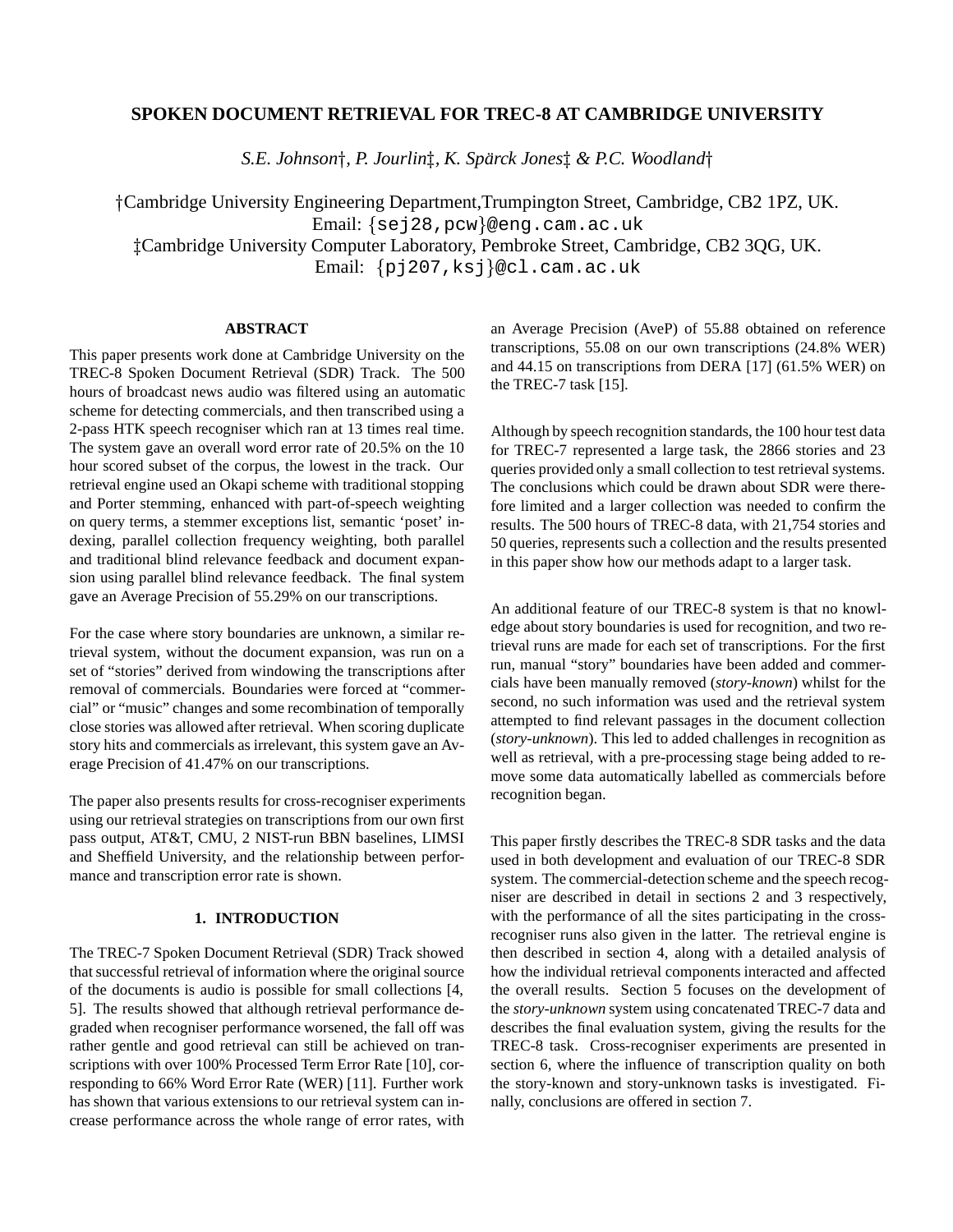### **1.1. Description of TREC-8 SDR Tasks**

The TREC-8 SDR track contains two main tasks. The first, story-known (SK) SDR, is similar to the TREC-7 SDR track, with audio from American broadcast radio and TV news programs provided along with a list of manually-generated *story* (or document) boundaries. Natural language *text* queries, such as "What natural disasters occurred in the world in 1998 causing at least 10 deaths?" are then provided and participating sites must submit a ranked list of potentially relevant documents after running a recognition and retrieval system on the audio data. Real relevance assessments generated by humans are then used to evaluate the ranked list in terms of the standard IR measures of precision and recall. For TREC-8, sites may also run their retrieval system on a "reference" transcription which uses manually-generated closed-caption data, and on other automatically generated transcriptions from NIST (*baselines*) or from other participating sites (*cross-recogniser*).

The second TREC-8 task assumes no knowledge of the story boundaries at both recognition and retrieval time (story-unknown case). The end points of the shows are given as the start time of the first "story" and end time of the last "story" but no other story information, including the location of commercial breaks within the show, can be used. Retrieval then produces a ranked list of shows with time stamps, which are mapped in the scoring procedure to their corresponding story identifiers (IDs). All but the first occurrence of each story is marked irrelevant, as are commercials, before the standard scoring procedure is applied.

For both tasks in TREC-8, the recognition is an *on-line* task, i.e. for any given audio show, only data and information derived from before the day of broadcast can be used. Therefore, unlike for TREC-7, unsupervised adaptation on the test collection can only use data up to and including the current day. Retrieval however is *retrospective* and can use any data up until the last day of the document collection (June 30th 1998). Further details can be found in the TREC-8 specification [6].

### **1.2. Description of Data**

There are two main considerations when describing the data for SDR. Firstly the audio data used for transcription, and secondly the query/relevance set used during retrieval. Table 1 describes the main properties of the former, whilst Table 2 describes the latter, for the *development* (TREC-7) and *evaluation* (TREC-8) data sets  $1$ 

|                         | TREC-7 (dev) | TREC-8 (eval)      |
|-------------------------|--------------|--------------------|
| Nominal Length of Audio | 100 hours    | $500$ hours $(SU)$ |
| Number of Documents     | 2,866        | 21,754 (SK)        |
| Approx. Number of Words | 770,000      | $3,900,000$ (SK)   |
|                         |              | 4,700,000 (SU)     |
| Average Doc length      | 269 words    | 180 words (SK)     |

Table 1: Description of data used

|                                     |            | TREC-7 (dev) TREC-8 (eval) |
|-------------------------------------|------------|----------------------------|
| Number of Queries                   | 23         | 50                         |
| Average Length of Query             | 14.7 words | 13.7 words                 |
| Mean # Rel Docs per Query 17.0 docs |            | $36.4$ docs $(SK)$         |

Table 2: Description of query and relevance sets used

## **2. AUTOMATIC DETECTION OF COMMERCIALS**

To enable both the case of known and unknown story boundary SDR to be investigated, the recognition must be run on all of the 500 hours of audio without using any knowledge of the story boundaries. Since a substantial portion of the data to be transcribed was known to be commercials and thus irrelevant to broadcast news queries, an automatic method of detecting and eliminating such commercials would potentially reduce the number of false matches, thereby increasing the precision of the overall system. Removing commercials early on in processing would also reduce the amount of data that needed to be transcribed and hence speed up the overall recognition system. The first stage of our SDR system was thus a commercial detector designed to eliminate automatically some sections of audio thought to correspond to commercials, whilst retaining all the information-rich news stories.

### **2.1. Development on TREC-7**

The commercial detector was based on finding segments of repeated audio using a direct audio search (described in [12]), making the assumption that (usually) only commercials are repeated. Experiments were performed on the 8.7 hours of TREC-7 SDR data from ABC by searching for segments of similar audio within the data. The results from using 2 sliding window systems with length  $L$  and skip  $S$  to generate the initial segments are given in Table 3 along with a system which uses the automatically generated wideband segments from our 1997 Hub-4 segmenter [7]. Since the segmentation and commercial detection processes interact, results after both stages are given.

| Segments   | Cut-Off | Alone     |              | +Segmentation |       |
|------------|---------|-----------|--------------|---------------|-------|
| Generation |         | Non-Story | <b>Story</b> | Non-Story     | Story |
| Automatic  | low     | 31.59%    | 0.00%        | 46.27%        | 1.30% |
| WB segs    | medium  | 36.94%    | 0.01%        | 51.62%        | 1.31% |
|            | high    | 39.97%    | 0.24%        | 54.65%        | 1.54% |
| Slide      | low     | 59.41%    | 0.17%        | 68.35%        | 1.38% |
| $L=10s$    | medium  | 62.45%    | 0.39%        | 70.27%        | 1.56% |
| $S=2s$     | high    | 64.53%    | 0.57%        | 71.83%        | 1.69% |
| Slide,     | low     | 50.30%    | 0.05%        | 58.72%        | 1.33% |
| $L=20s$    | medium  | 57.75%    | 0.38%        | 65.21%        | 1.60% |
| $S=4s$     | high    | 63.92%    | 1.25%        | 70.41%        | 2.44% |

Table 3: Proportion of story/non-story rejected by direct search on coded audio for TREC-7 ABC data

A low cut-off threshold on the shorter window-length system was chosen to maximise the rejection of commercials whilst keeping the rejection rate of genuine stories below 0.2%. The effect of relabelling segments shorter than a certain smoothing length,  $T_s$ , which appeared between two segments labelled as commercials was investigated, with the results given in Table 4.

<sup>&</sup>lt;sup>1</sup>Only 49 of the 50 queries for TREC-8 were adjudged to have relevant documents within the TREC-8 corpus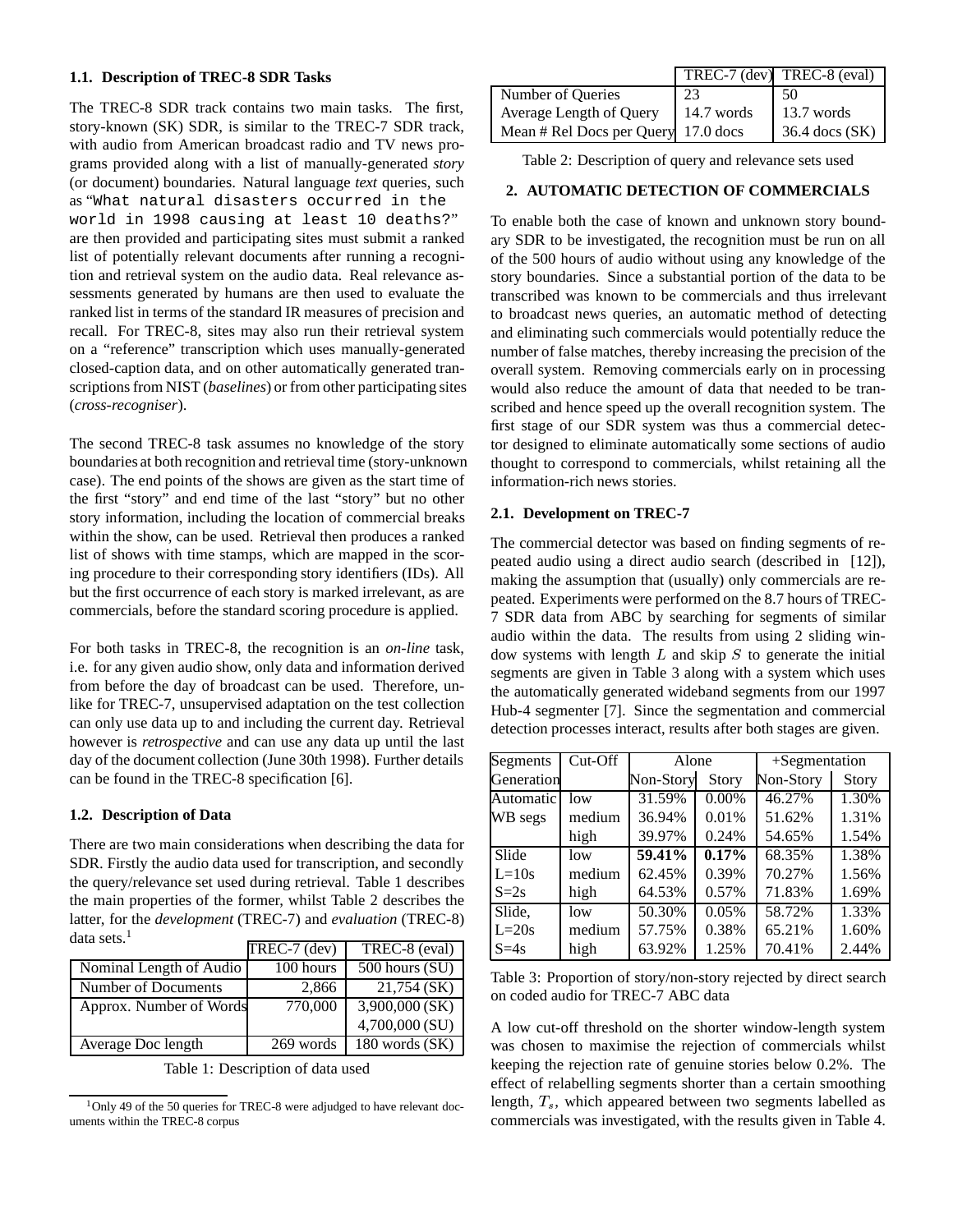This shows that smoothing for up to a minute between detected commercial segments increases the performance of the commercial rejection system.

| $T_s(s)$   | Non-story Rejection | <b>Story Rejection</b> |
|------------|---------------------|------------------------|
| $0$ (none) | 59.41%              | 0.17%                  |
| 30         | 62.31%              | 0.17%                  |
| 60         | 70.90%              | 0.17%                  |
| 90         | 73.34%              | 0.45%                  |

|  |  |  | Table 4: Effects of smoothing on TREC-7 ABC data |  |  |  |
|--|--|--|--------------------------------------------------|--|--|--|
|--|--|--|--------------------------------------------------|--|--|--|

These general principles were used in the design of the TREC-8 system, but some changes and additions were made to reflect the different nature of the TREC-8 story unknown task: for example, only data broadcast before the current day can be used to identify commercials in TREC-8.

### **2.2. The TREC-8 System**

In a more realistic scenario, the user is not likely to be interested in retrieving information which has been re-broadcast, (i.e. *repeats*) whether it be a commercial or a news story. However, the TREC-8 evaluation set-up meant it was better to retain segments containing news content even if they were repeats, whilst eliminating those repeated segments which correspond to commercials. Safeguards were therefore added to try to reduce the probability of any matching audio which was not a commercial being falsely rejected during the commercial detection stage.



Figure 1: The commercial detection process

A block diagram of the commercial detection process used for the TREC-8 evaluation is given in Figure 1. Audio of the current show was analysed into 5 second windows with a window shift of 1s. Each window was characterised by the covariance matrix of the (wideband) PLP cepstral coefficients as used in the subsequent speech recognition passes. A broadcast history was built up which consisted of the windows for a certain amount of broadcast data (typically 20 hours) from that broadcaster, running up to a few days before the date of the current show. The delay was introduced to reduce the probability of an actual news story occurring in the broadcast history being directly re-broadcast in the current show. The broadcast history was initialised using the January 1998 TDT-2 data and rolled through the TREC-8 SDR evaluation data as the data was processed.

Each segment in the current show was then compared to the segments in the broadcast history. If the arithmetic harmonic sphericity distance [1] between the covariance matrices of the segments was less than a threshold, then the pair was marked as "matching". Note that a non-zero threshold was necessary, even when looking for identical audio, since there is no guarantee that the sampling and window shifts in each case are synchronous with the audio event in question.

For a segment to be marked as a true repeat, the number of matches between the segment and the broadcast history had to be above a given threshold, to reduce the number of false alarms due to similar, but not identical audio (for example for segments which overlapped by say 80%) matching erroneously. The probability of a re-broadcast story being labelled as a repeat was further reduced by defining the number of different days in the broadcast history which must be involved in the match before the segment was accepted as a repeat.

The merging process was then applied which relabelled as *intermediates* any small gaps which occurred between two segments already labelled as *repeats*. The intermediates were then relabelled as commercials, only if the resulting smoothed "commercial" was less than a critical length, the repeats always being relabelled as commercials. For the CNN shows a show "grammar" (constructed from the CNN TREC-7 data) was used to constrain the locations in the audio that could be labelled as commercials. Due to the limited time resolution of the commercial labelling process, conservative start and end points were also used.

#### **2.3. Results for the TREC-8 System**

Since the audio was eliminated at an early stage and could not be recovered later during processing, a very conservative system, COMM-EVAL, which removed 8.4% of the audio, was used for the evaluation. A contrast run, COMM-2, which removed 12.6% of the audio, was later made to see the effect of relaxing the tight constraints on the system. The breakdown of data removed using these systems compared to the manually generated story labels is given in Table 5. Note that these "reference" labels are not an exact reflection of the story/commercial distinction, since a few commercials have been wrongly labelled as stories and some portions of genuine news have not had story labels added and hence are erroneously scored as commercials; however they offer a reasonable indicator of the performance of the commercial detector within the context of this evaluation.

The results show that automatic commercial elimination can be performed very successfully for ABC news shows. More false rejection of stories occurs with CNN data, due to the frequency of short stories, such as sports reports, occurring between commercials. The amount of commercial rejection with the VOA data is low, due mainly to the absence of any VOA broadcast history from before the test data. However, overall the scheme worked well, since 97.8% of the 42.3 hours of data removed by the COMM-EVAL system (and 95.0% of the 63.4 hours removed by the contrast COMM-2 run) were labelled as non-story in the reference.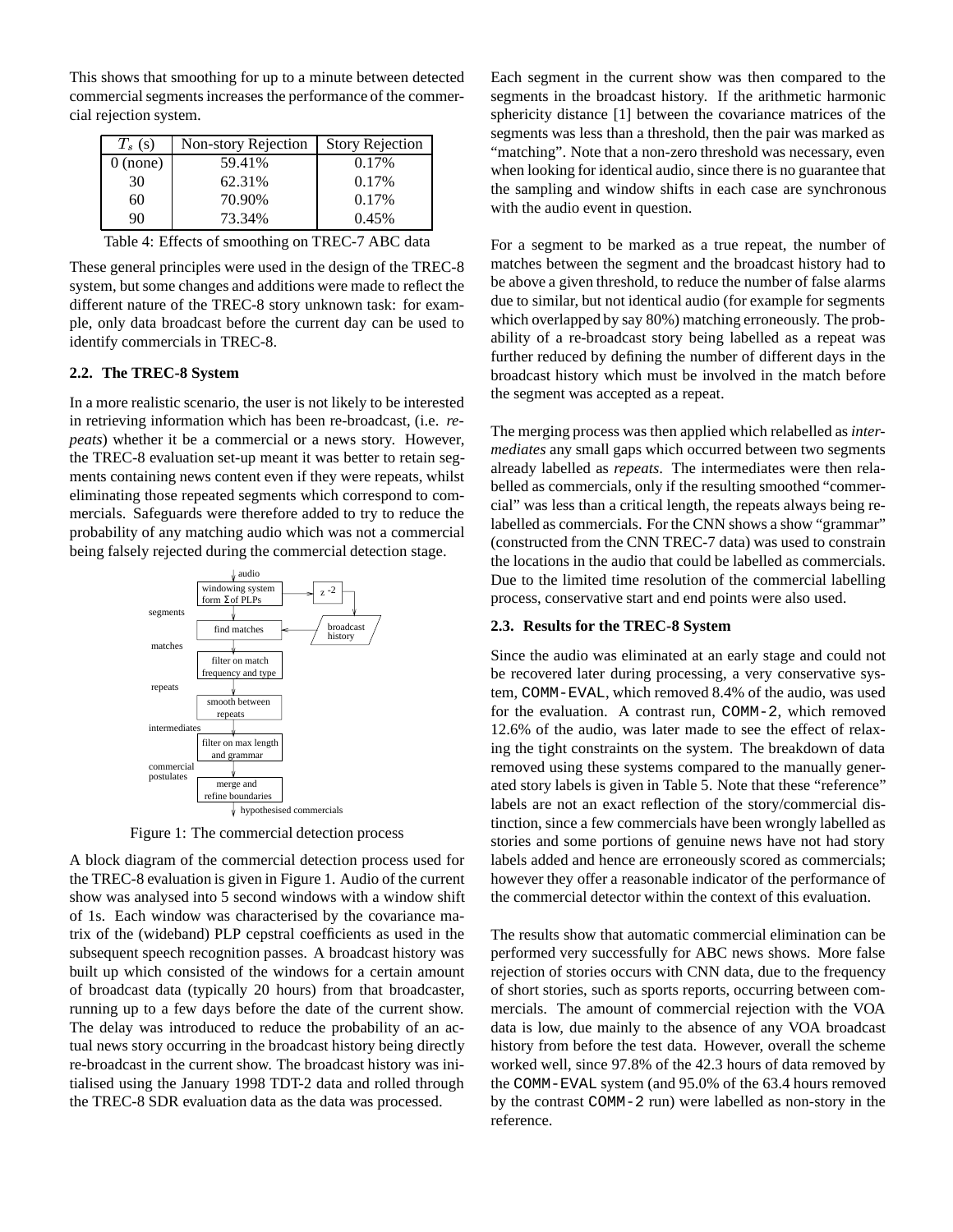|                | Broad      | Non-Stories                              | <b>Stories</b>     | Total                      |
|----------------|------------|------------------------------------------|--------------------|----------------------------|
|                | <b>CNN</b> | 26.19hr=35.7%                            | $2822s=0.46%$      | $27.0$ hrs= $11.0\%$       |
| <b>COMMABC</b> |            | 12.78hr=65.5%                            | $28s = 0.02\%$     | 12.8hrs=20.5%              |
| EVAL           | <b>PRI</b> | $1.93hr=16.6%$                           | $297s = 0.10\%$    | 2.0hrs= $2.2\%$            |
|                | VOA        | $0.47$ hr= 5.0%                          | $132s=0.04\%$      | $0.5$ hrs $= 0.5\%$        |
|                | ALL.       | 41.4hrs=36.3%                            | $0.9$ hrs= $0.2\%$ | $42.3$ hrs= $8.4\%$        |
|                | <b>CNN</b> | 43.26hr=59.0% 10640s=1.73%               |                    | $46.2 \text{hrs} = 18.9\%$ |
| <b>COMMABC</b> |            | 13.78hr=70.6%                            | $107s = 0.07\%$    | $13.8$ hrs= $22.1\%$       |
| - 2            | <b>PRI</b> | $2.60hr = 22.4%$                         | $416s = 0.14\%$    | 2.7hrs= $2.9\%$            |
|                | <b>VOA</b> | $0.56$ hr= 6.0%                          | $208s = 0.06\%$    | $0.62$ hrs= $0.6\%$        |
|                |            | $60.2 \text{hrs} = 52.9\%$ 3.2hrs= 0.81% |                    | 63.4hrs=12.6%              |

Table 5: Amount of data rejected during commercial elimination

## **3. THE TREC-8 HTK BROADCAST NEWS TRANSCRIPTION SYSTEM**

After the commercial detection and elimination, the data is automatically segmented and classified by bandwidth and gender. The segmenter initially classifies the data as either wideband (WB) speech, narrowband (NB) speech or pure music/noise, which is discarded. The labelling process uses Gaussian mixture models and incorporates MLLR adaptation. A gender-dependent phone recogniser is then run on the data and the smoothed gender change points and silence points are used in the final segmentation. Putative segments are clustered and successive segments in the same cluster are merged (subject to the segment length remaining between 1 and 30 seconds). The TREC-8 segmenter, which ran in approximately 0.75x real time, included a revised mixture model for music and applied new insertion penalties, but is essentially similar to the system described in [7] with the modifications for faster operation from [18].

Since silence, music and noise are discarded during segmentation, it is interesting to note the interaction between this stage and the commercial elimination phase. The results, given in Table 6, show that the proportion of data discarded by the segmenter decreases from 9.5% to 7.4% if applied after the commercial elimination stage.

|                 | before seg. | after seg. |
|-----------------|-------------|------------|
| Original        | 502.4       | 454.6      |
| Commercial Elim | 460 2       | 426.0      |

Table 6: Number of hours of audio retained during processing

The main transcription system used a continuous mixture density, tied-state cross-word context-dependent HMM system based on the CUHTK-Entropic 1998 Hub4 10xRT system [18]. The speech was coded into 13 static cepstral coefficients (including C0) and their first and second derivatives. Cepstral mean normalisation was applied over each segment. After commercial detection and segmentation, a 2-pass recognition system was applied. The initial transcription pass through the data, denoted CUHTK-p1, used gender-independent, bandwidth-specific triphone models, with a 60,000 word 4-gram language model to produce a single best hypothesis. The gender of each segment was then labelled by choosing the most likely alignment of this transcription using male and female HMMs. Top-down covariancebased clustering [9] was then applied on a gender and bandwidth

specific basis to all the segments broadcast on a given day and MLLR transforms were generated for these clusters using the first pass transcriptions.

The second pass used the MLLR-adapted gender-dependent triphone models with a 108,000 word 3-gram mixture language model to generate lattices from which a one-best output was generated using a 4-gram model. This transcription, denoted CUHTK-s1u, was used for the story-unknown retrieval experiments, whilst the story-known transcription, CUHTK-s1, was simply generated by filtering this output using the known story boundaries. The overall system gave a word error rate of 15.7% on the November 1998 Hub4 evaluation data and 20.5% on the 10-hour scored subset of the TREC-8 evaluation data and runs in about 13xRT on a single processor of a dual processor Pentium III 550MHz running Linux.

The HMMs were trained using 146 hours of broadcast news audio running up to 31st January 1998, supplied by the LDC and used for the 1998 Hub-4 task. The gender-independent wideband models were generated initially, then narrowband models were created by single pass retraining using a band-limited (125Hz to 3750Hz) analysis. Gender-specific models were generated using a single training iteration to update the mean and mixture weight parameters.

Three fixed backoff word-based language models were trained, from broadcast news text, newspaper texts and acoustic transcriptions, which were all generated using data from before 31st January 1998. The first model was built using 190 million words of broadcast news text, covering 1992-1996 (supplied by the LDC), Nov. 1996 to Jan. 1998 (from the Primary Source Media Broadcast News collection) and Jan. 1998 (from the TDT-2 corpus transcriptions). The LDC also supplied the 70m words from the Washington Post and Los Angeles Times covering 1995 to Jan. 1998, which were used for the newspaper texts model. The third model was built using 1.6m words from the 1997 and 1998 acoustic training transcriptions and 1995 Marketplace transcriptions. Single merged word based models were created which resulted in effectively interpolating the three models, forming a single resultant language model. The final 60k language model had 6.0m bigrams, 14.6m trigrams and 9.4m 4-grams, whilst the 108k model had 6.2m, 14.8m and 9.4m respectively.

### **3.1. WER Results from Cross-Recogniser Runs**

As well as our own transcriptions (*CUHTK-s1*) we used several alternative sets to assess the effect of error rate on retrieval performance. These came from manually generated closed-captions, both unprocessed (*cc-unproc*) and with some standard text processing of numbers, dates, money amounts and abbreviations (*cc-proc*); two baselines produced by NIST using the BBN Rough'N'Ready transcription system, (*NIST-B1* and *NIST-B2*), including a fixed and dynamically updated language model respectively; transcriptions from recognisers from LIMSI, Sheffield University, AT&T, and Carnegie Mellon University (*CMU*); and the output of the first pass of our system (*CUHTK-p1*).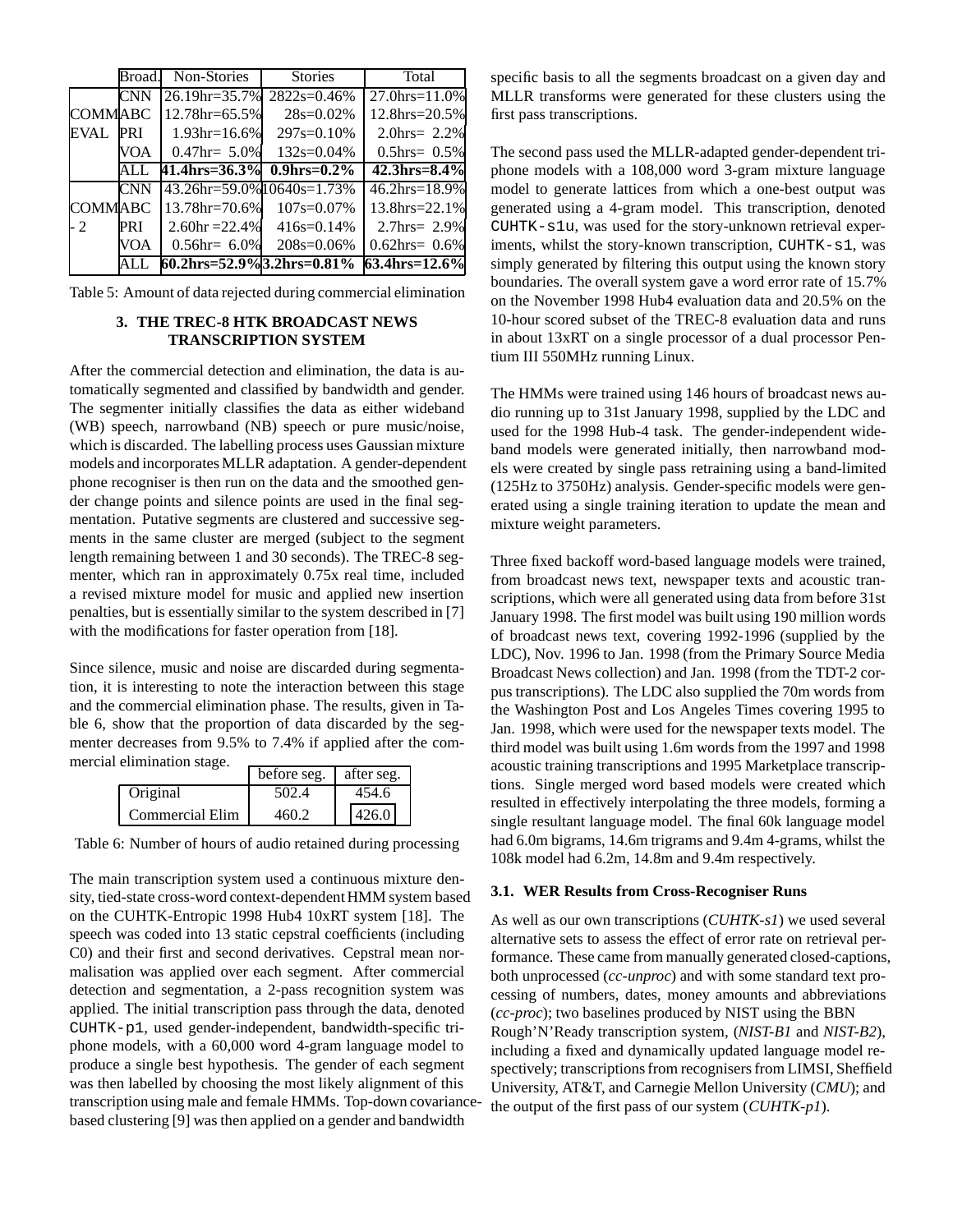A 10-hour subset of the TREC-8 (story-known) evaluation data was taken and detailed transcriptions made by the LDC for scoring the recognisers. The results are given in Table 7.

| Recogniser          | Corr. | Sub. | Del. | Ins. | Err  |
|---------------------|-------|------|------|------|------|
| cc-proc             | 92.7  | 2.4  | 4.9  | 1.5  | 8.8  |
| cc-unproc           | 88.8  | 4.1  | 7.1  | 1.2  | 12.4 |
| <b>CUHTK-s1</b>     | 82.4  | 14.0 | 3.7  | 2.9  | 20.5 |
| <b>LIMSI</b>        | 82.0  | 14.6 | 3.4  | 3.5  | 21.5 |
| CUHTK-p1            | 77.3  | 18.5 | 4.2  | 3.9  | 26.6 |
| NIST-B <sub>2</sub> | 76.5  | 17.2 | 6.2  | 3.2  | 26.7 |
| NIST-B1             | 75.8  | 17.8 | 6.4  | 3.3  | 27.5 |
| AT&T                | 75.8  | 20.4 | 3.8  | 5.1  | 29.3 |
| Sheffield           | 71.9  | 22.0 | 6.1  | 3.9  | 32.0 |
| <b>CMU</b>          | 39.6  | 28.1 | 32.3 | 4.0  | 64.4 |

Table 7: WER on 10 hour subset of TREC-8 evaluation data

The results show that the CUHTK-s1 automatic transcriptions are very good, suggesting that the error rate, though some distance from that for the manually-generated closed caption transcriptions, is still low enough not to degrade retrieval performance substantially. It is pleasing to note that the relatively simple CUHTK-p1 system, which uses a smaller vocabulary, has no adaptation and runs in around 3 times real time, gives a reasonably low word error rate.

### **4. RETRIEVAL SYSTEM**

The basic system we used for SK retrieval in TREC-8 is similar to that presented at TREC-7 [11], but the final system also contains several new devices. These include Semantic Poset Indexing (SPI) and Blind Relevance Feedback for query expansion, both on the test collection itself (BRF) and a parallel corpus (PBRF), all of which have been shown to increase performance on the TREC-7 task [14, 15]. A new technique called Parallel Collection Frequency Weighting (PCFW) is also presented along with an implementation of document expansion using the parallel corpus within the framework of the Probabilistic Model.

#### **4.1. System Description**

#### *4.1.1. Preprocessing*

A term  $t_i$  is a set of words or word sequences from queries or documents which are considered to be a unique semantic unit. We call the first set of operations which define the relationship between terms and their components *preprocessing*. The following preprocessing techniques are sequentially applied on all transcriptions and queries before indexing and retrieval.

The words are first made lower case and some punctuation characters are removed. Hyphens and digital numbers were kept even though they do not occur in the ASR-transcribed documents.<sup>2</sup> Some sequences of words are then mapped to create single compound words. and some single-word mappings are also

applied to deal with known stemming exceptions and alternative (possibly incorrect) spellings in the manual transcriptions. The list of compound words and mappings was created manually for our TREC-7 SDR system [11]. A set of non-content (stop) words was removed from all documents and queries, with an additional set also being removed from just the queries, e.g.  $\{\text{find}, \text{documents}, \ldots\}$ . Abbreviations, (in several forms) are mapped into single words, e.g.  $[C, N, N, -\geq cnn]$ .

The use of Porter's well-established stemming algorithm [19] allows several forms of a word to be considered as a unique term, e.g.  $t_i(train) = \{train, training, trainer, trains, ...\}.$ Unlike the mapping techniques, this algorithm is not limited by the use of a fixed thesaurus and therefore every *new* word in a test collection can be associated with its various forms.

#### *4.1.2. Indexing*

The *index* (inverted) file contains all the information about a given collection of documents that is needed to compute the document-query scores. For the collection, each term  $t_i$  in the term-vocabulary has an associated:

- *collection number*  $n(t_i)$ : the number of documents which at least one of the components of  $t_i$  occurs in.
- ilast of *term frequencies*  $tf(t_i, d)$ , which is the number of occurrences of all of the components of  $t_i$  in document d.

The index file also contains the number of documents in the collection, N, and the length of each document  $dl(d_i)$ .

Semantic Poset Indexing (SPI) [14] is used to allow  $tf(t_i, d)$  and  $n(t<sub>i</sub>)$  to take into account some semantic relationships between terms. More specifically, semantic poset structures based on unambiguous noun hyponyms from WordNet [2] and a manuallybuilt geographic locations tree were made. A term occurring in a poset is then redefined as the union of itself and all more specific terms in the poset associated with that term, before the statistics are calculated. For example, the term frequency for a term  $t_i$ thus becomes the sum of the frequencies of occurrence of itself and all more specific related terms within a given document.

#### *4.1.3. Retrieval*

A part-of-speech (POS) tagger is run over the queries and the weight of each query term  $t_i$  is scaled by a factor  $pos(t_i)$  using the POS weighting scheme from our TREC-7 system [11]. The score for a document with respect to a given query is then obtained by summing the combined weights,  $cw(t_i, d_i)$ , for each query term  $t_i$  according to the following formulae:

$$
cw(t_i, d_j) = \frac{pos(t_i) \cdot (\log N - \log n(t_i)) \cdot tf(t_i, d_j) \cdot (K+1)}{K \cdot (1 - b + b \cdot ndl(d_j)) + tf(t_i, d_j)}
$$

$$
n(t_i) = \sum_{d_i \in D} \begin{cases} 0 & \text{if } (t_i, d_i) = 0\\ 1 & \text{if } (t_i, d_i) > 0 \end{cases}
$$

$$
dl(d_j) = \sum_{w \in V} tf(w, d_j) \qquad ndl(d_j) = \frac{dl(d_j) \cdot N}{\sum_{d \in D} dl(d)}
$$

 $2$ One might think that some hyphens should be removed from the manually transcribed documents (e.g. health-related) whereas others should not (e.g. anti-abortion). Because of a lack of preliminary experiments we decided not to remove any hyphens or digits.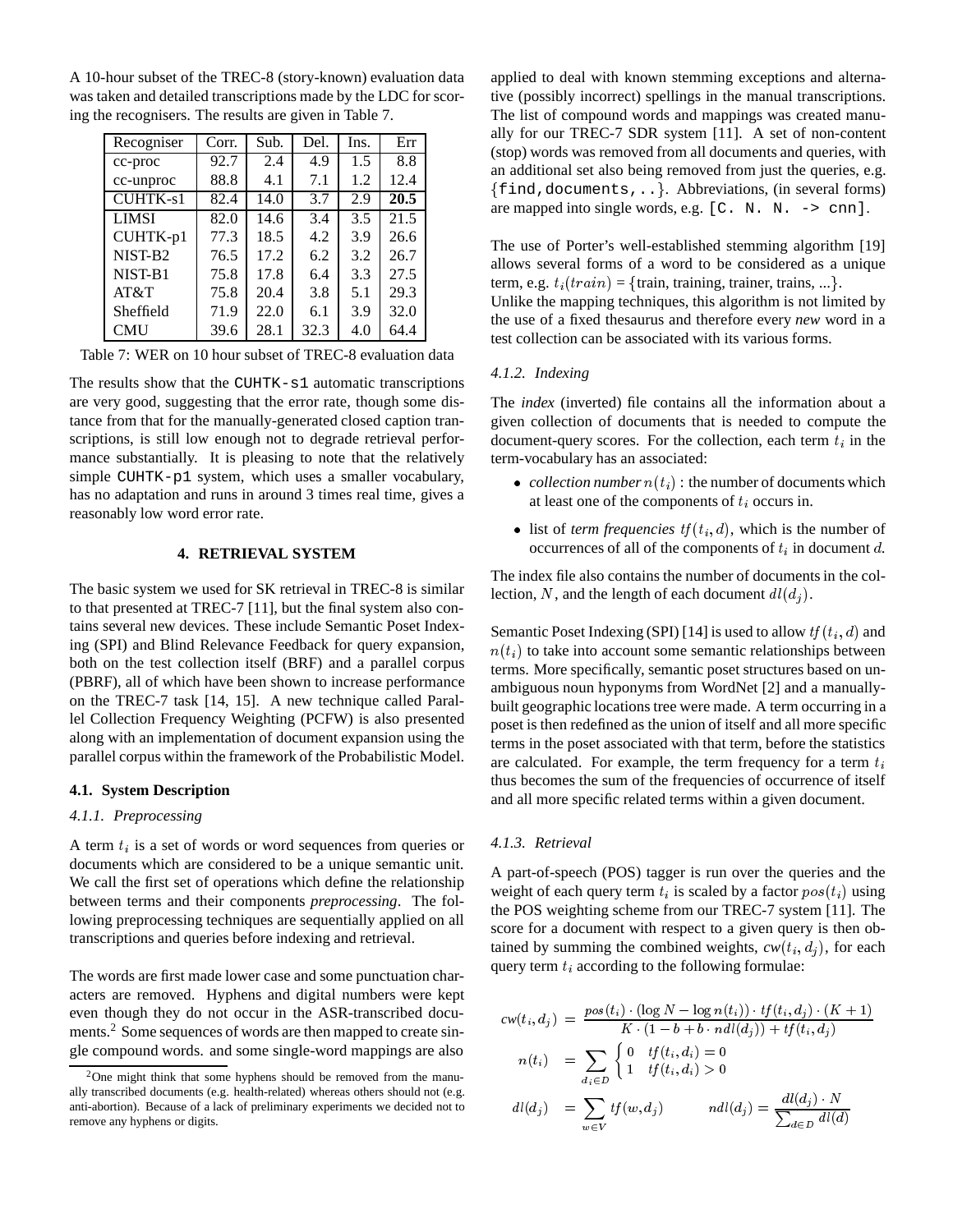where  $V$  is the term vocabulary for the whole document collection  $D$ ; and  $K$  and  $b$  are tuning constants

### *4.1.4. Blind Relevance Feedback (BRF)*

When the documents in the collection are ranked according to a given query, it is possible to expand the query by adding several terms which occur frequently within the top documents but rarely within the whole collection. The <sup>T</sup> terms which obtain the highest Offer Weight are added to the query. The Offer Weight of a term  $t_i$  is :

$$
ow(t_i) = r \cdot \log \left[ \frac{(r+0.5)(N-n-R+r+0.5)}{(n-r+0.5)(R-r+0.5)} \right]
$$

where  $R$  is the number of top documents which are assumed to be relevant;  $r$  the number of assumed relevant documents in which at least one component of  $t_i$  occurs; n the total number of documents in which at least one component of  $t_i$  occurs; and N is the total number of documents in the collection.

## *4.1.5. Document Parallel Blind Relevance Feedback (DPBRF)*

The method of document expansion described within the Vector Model in [20] at TREC-7, can also be used within the probabilistic framework. By considering a document as a *pseudo-query*, it is possible to expand that document using BRF on a parallel collection. For a given document, the 100 terms with the lowest  $n(t_i)$  are used as the pseudo-query. BRF is then applied on the parallel collection (with  $R = 10$ ) and the top 400 terms are added to the original document with a term frequency based on their Offer Weight.

## *4.1.6. Parallel Collection Frequency Weighting (PCFW)*

If the test collection is small or contains many transcription errors, the values of  $n(t_i)$  may not be sufficiently reliable to use in the prediction of relevance. It is possible to exploit the larger, higher quality parallel collection to obtain better estimates for  $n(t_i)$  (and N), to use within the combined weights formula. The collection number,  $n(t_i)$ , for a given term is therefore replaced by the sum of the collection number for that term on the test corpus and the parallel corpus; with the number of documents,  $N$ , being adjusted accordingly.

## *4.1.7. The Final System*

The index file was made as follows:

- 1. Preprocess & apply SPI to the test collection to give  $I_t$
- 2. Preprocess & apply SPI to parallel collection to give  $I_p$
- 3. Perform DPBRF using the pseudo queries from the test collection documents on  $I_p$  and add the new terms into the index file  $I_t$ .
- 4. Replace the collection frequency weights in  $I_t$  with the PCFWs derived from  $I_t$  and  $I_p$  and update N accordingly.

The query file was produced by:

- 1. Preprocess the original natural language request file and attach a POS weight (POSW) to each query term.
- 2. Perform PBRF using  $I_p$  and add the new terms to the query.
- 3. Perform BRF on  $I_t$  and add the new terms to the query.

# *4.1.8. The Parallel Collection*

The parallel collection used in DPBRF, PBRF and PCFW is composed of 51, 715 stories extracted from the L.A. Times, Washington Post and New York Times over the period of Jan 1st to June 30th 1998. This contains the TREC-8 SDR test collection period (Feb 1st to June 30th 1998).

## **4.2. Experiments on TREC-8 SK SDR**

The AveP results for our final system on all the sets of transcriptions made available is given in Table 13 in section 6. Here we concentrate on the effect on performance of each aspect of the system on our own CUHTK-s1 transcriptions.

## *4.2.1. Results on the CUHTK-s1 Transcriptions*

It is important to try to understand the contribution of each individual device towards the overall performance of the IR system. Table 8 gives the values of AveP we obtain by progressively decomposing the system.

Lines 1 and 2 show that the addition of all these devices together led to a relative increase in AveP of 23%. Lines 3-5 show that adding just PBRF or BRF individually improve the performance over a system with no blind relevance feedback, but applying PBRF alone gives better results than their combination.

Lines 6-11 show that the improvement due to PCFW is reduced by the use of PBRF. BRF degrades the performance even more when PCFW is present. A similar behaviour can be observed on lines 12-15 for POSW, namely that adding POSW increases performance on the basic system, but degrades when all the other devices are also included. However, this is not the case for DP-BRF, as lines 16-17 show that including DPBRF when all other devices are present increases AveP by 5.7% relative.

SPI exhibits a rather different behaviour. It has no significant effect on the baseline system (see lines 18-19), but since the parallel corpus was indexed with SPI, all the devices apart from POSW were affected by the use of this technique. Lines 20 and 21 show that AveP reached 56:72% when SPI was not used and thus SPI actually degraded the performance by 2:5% relative. By comparing lines 20 and 22, we can see that the poor contribution of BRF was due to the inclusion of SPI.

In summary, the inclusion of the techniques discussed increased AveP by 23% relative. Some interaction between the devises was found and it was noted that an AveP of 56.72% could be achieved if SPI had not been included. The corresponding AveP on the processed closed-caption data was 57.66%.

# **5. THE STORY-UNKNOWN (SU) SYSTEM**

For the SU evaluation, no knowledge of the manually-labelled story boundaries can be used either in retrieval or recognition. The system must present a ranked list of show:time stamps, which are mapped to the corresponding story (or commercial) IDs before retrieval performance evaluation, with commercials and duplicates scored as irrelevant.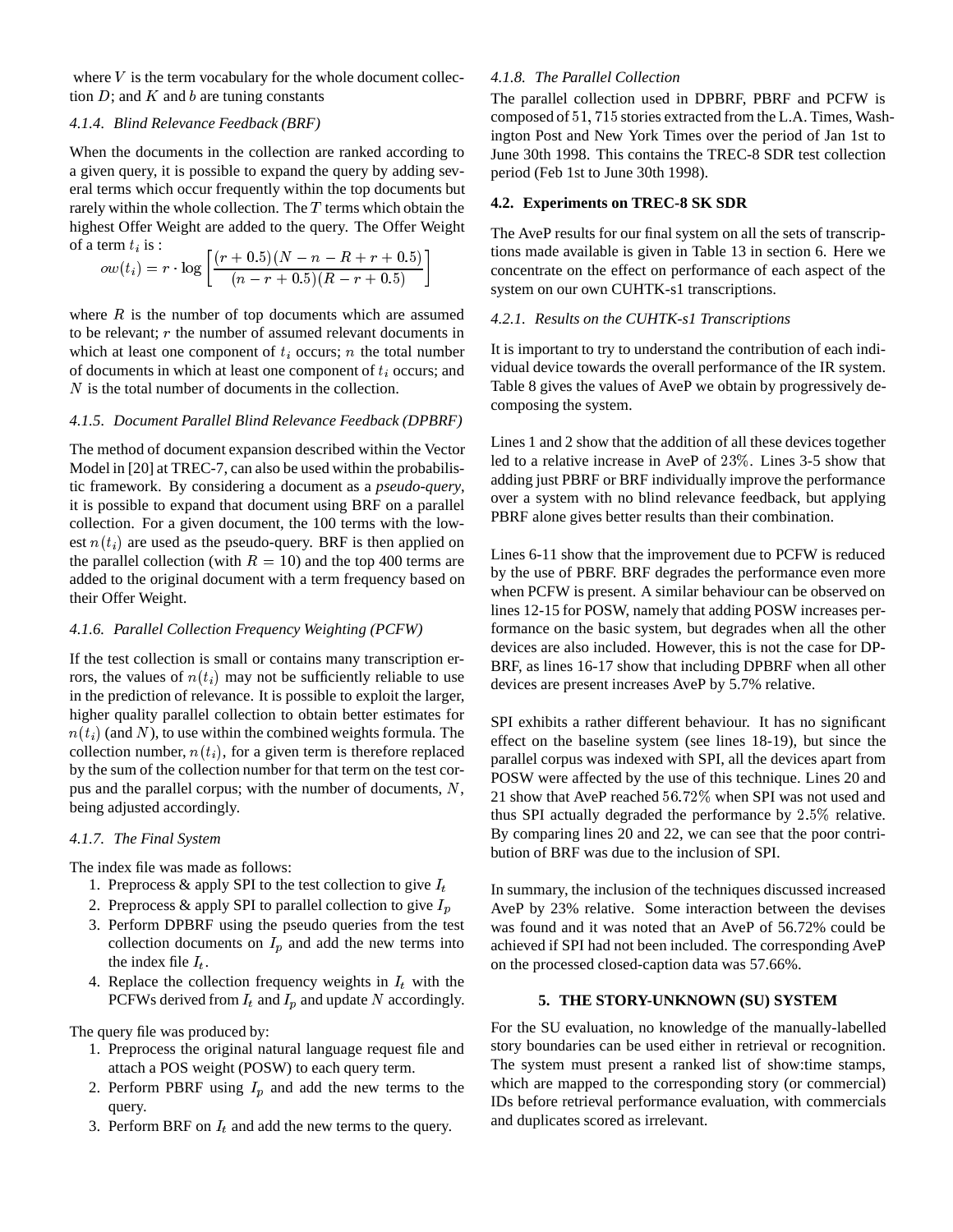|                |                          | <b>SPIDPBRFPCFW</b> |                          | <b>POSW</b>              | PBRF                     | <b>BRF</b>               | AveP  | P@30  |
|----------------|--------------------------|---------------------|--------------------------|--------------------------|--------------------------|--------------------------|-------|-------|
| $\mathbf{1}$   |                          |                     | -                        |                          |                          |                          | 44.96 | 35.17 |
| $\overline{2}$ | Y                        | Y                   | Y                        | Y                        | Y                        | Y                        | 55.29 | 40.34 |
| 3              | Y                        | Ÿ                   | Y                        | $\overline{Y}$           |                          |                          | 50.63 | 38.16 |
| $\overline{4}$ | Y                        | Y                   | Y                        | Y                        | Y                        | -                        | 55.69 | 41.16 |
| 5              | Y                        | Y                   | Y                        | Y                        | $\overline{\phantom{0}}$ | Y                        | 54.27 | 39.66 |
| 6              | Y                        | Y                   | $\qquad \qquad -$        | Y                        | $\overline{\phantom{0}}$ |                          | 49.50 | 37.28 |
| 7              | Y                        | Y                   | Y                        | Y                        | -                        | $\overline{\phantom{0}}$ | 50.63 | 38.16 |
| 8              | Y                        | Y                   |                          | Y                        | Y                        | $\overline{a}$           | 55.61 | 41.43 |
| 9              | Y                        | Y                   | Y                        | Y                        | Y                        |                          | 55.69 | 41.16 |
| 10             | Y                        | Y                   |                          | Y                        | $\mathbf Y$              | Y                        | 55.32 | 40.41 |
| 11             | Y                        | Y                   | Y                        | Y                        | Y                        | Y                        | 55.29 | 40.34 |
| 12             | $\overline{a}$           |                     | $\overline{\phantom{0}}$ | $\qquad \qquad -$        | $\overline{\phantom{0}}$ | $\overline{a}$           | 44.96 | 35.17 |
| 13             |                          |                     |                          | Y                        |                          |                          | 45.90 | 35.65 |
| 14             | Y                        | Y                   | Y                        |                          | Y                        | Y                        | 55.49 | 40.95 |
| 15             | Y                        | Y                   | Y                        | Y                        | Y                        | Y                        | 55.29 | 40.34 |
| 16             | Y                        |                     | Y                        | Y                        | Y                        | Y                        | 52.28 | 38.10 |
| 17             | Y                        | Y                   | Y                        | Y                        | Y                        | Y                        | 55.29 | 40.34 |
| 18             | $\overline{\phantom{0}}$ |                     | -                        | $\overline{\phantom{0}}$ | $\overline{\phantom{a}}$ |                          | 44.96 | 35.17 |
| 19             | Y                        |                     |                          |                          |                          |                          | 44.99 | 34.90 |
| 20             |                          | Y                   | Y                        | Y                        | Y                        | Y                        | 56.72 | 42.72 |
| 21             | Y                        | Y                   | Y                        | Y                        | Y                        | Y                        | 55.29 | 40.34 |
| 22             |                          | Y                   | Y                        | Y                        | Y                        | $\overline{a}$           | 55.99 | 42.31 |

Table 8: Breakdown of results on the CUHTK-s1 transcriptions showing different combinations of the retrieval techniques

Two main approaches to the SU task exist, the first consists of labelling story boundaries automatically and then running the standard retrieval engine; whilst the second never explicitly finds the story boundaries, but rather locates the relevant passages in the transcriptions and performs some merging of temporally close relevant passages to reduce the possibility of producing multiple hits from the same story source. We investigated one technique from each approach, namely Hearst's texttiling [8] for topic boundary detection and a windowing/ recombination system.

For development, the 100 hours of TREC-7 SDR test data was used. This did not exactly model the TREC-8 SU task, since the commercials had already manually been removed from the data, but offered a reasonable basis to compare the different systems. Two methods of scoring were used, the first is the official evaluation scoring procedure, where all instances of a story other than the first one are scored as irrelevant (named *dup-irrel*). The second, by removing all duplicates before scoring, was more lenient and provided an indication of the "best" performance that could be achieved if a perfect merging system (that removed duplicates, but did not re-score or re-order the ranked list) were added after retrieval. This was named *dup-del* and represents a reasonable indication of the potential of any given system.

A simple experiment was conducted to compare a text-tiling system with a windowing system. Text-tiling was originally designed to group paragraphs in long textual reports together and therefore is not ideally suited to the SU-SDR task, since the transcriptions contain no case, sentence or paragraph information. "Pseudo" paragraphs of 10s of speech were made for each show and the default text-tiling parameters [8] were used along with some additional abbreviations processing, to obtain the "tile" boundaries. Our standard retriever, similar to our TREC-7 system [11], was then used to produce the final ranked list. The windowing system made pseudo-stories of a given length and skip before running the retriever as before. The results are given in Table 9. The windowing system seemed to offer greatest potential and hence the basis of the SU system was chosen to be a sliding window of length 30 seconds and skip 15 seconds.

| System                 | dup-irrel | dup-del | #"Stories" |
|------------------------|-----------|---------|------------|
| TREC-7 Story-known     | 50.3      | 50.3    | 2866       |
| Text-tiling            | 23.2      | 25.3    | 4195       |
| Windowing - $120s@60s$ | 28.2      | 34.0    | 5226       |
| Windowing - 120s@30s   | 24.7      | 35.5    | 10181      |
| Windowing - $30s@15s$  | 33.9      | 46.1    | 18669      |
| Windowing - $30s@10s$  | 27.7      | 44.0    | 27890      |

Table 9: AveP for simple SU systems on the TREC-7 data

The standard retrieval engine was then replaced by a more complicated system, similar to the one described in [14], and *forcedbreaks* were added during the windowing to prevent windows being formed over gaps of more than 5 seconds in the audio. Any very short windows  $\ll 8$  seconds or  $\lt 16$  words) were removed at this stage. The results are given in Table 10. The increase in performance due to a more sophisticated retrieval engine, which includes SPI and relevance feedback, is clearly shown. Forcing breaks at gaps in the audio did not have much effect on the TREC-7 data (which contained no commercials), but it was hoped that these gaps (generally formed by music/silence removal in the segmentation, or commercial elimination for the TREC-8 system) would offer a good indication of story boundary for the TREC-8 data, and hence should be enforced as hard breaks.

| System                             | dup-irrel | dup-del |
|------------------------------------|-----------|---------|
| Baseline from Table 9              | 33.9      | 46.1    |
| <b>Improved Retriever</b>          | 36.5      | 51.2    |
| Improved Retriever + forced-breaks | 36.0      | 51.6    |

Table 10: SU AveP improvements on the TREC-7 data

Post-processing the retrieval output in order to prevent multiple hits of the same story was then examined. Smoothing was added such that for any given query, any stories which were returned as relevant and originated from within a certain time,  $T_{merge}$ , in the same broadcast were pooled, with only the highest scoring window being retained. The others were placed in order at the bottom of the ranked list. The results for different values of  $T_{merge}$  are given in Table 11.

The results show that the best performance using the TREC-8 evaluation measure (dup-irrel) for the TREC-7 data is obtained with a smoothing time of 105s. This is surprisingly high, but it was thought that the probability that two temporally close windows both being retrieved for a given query but not being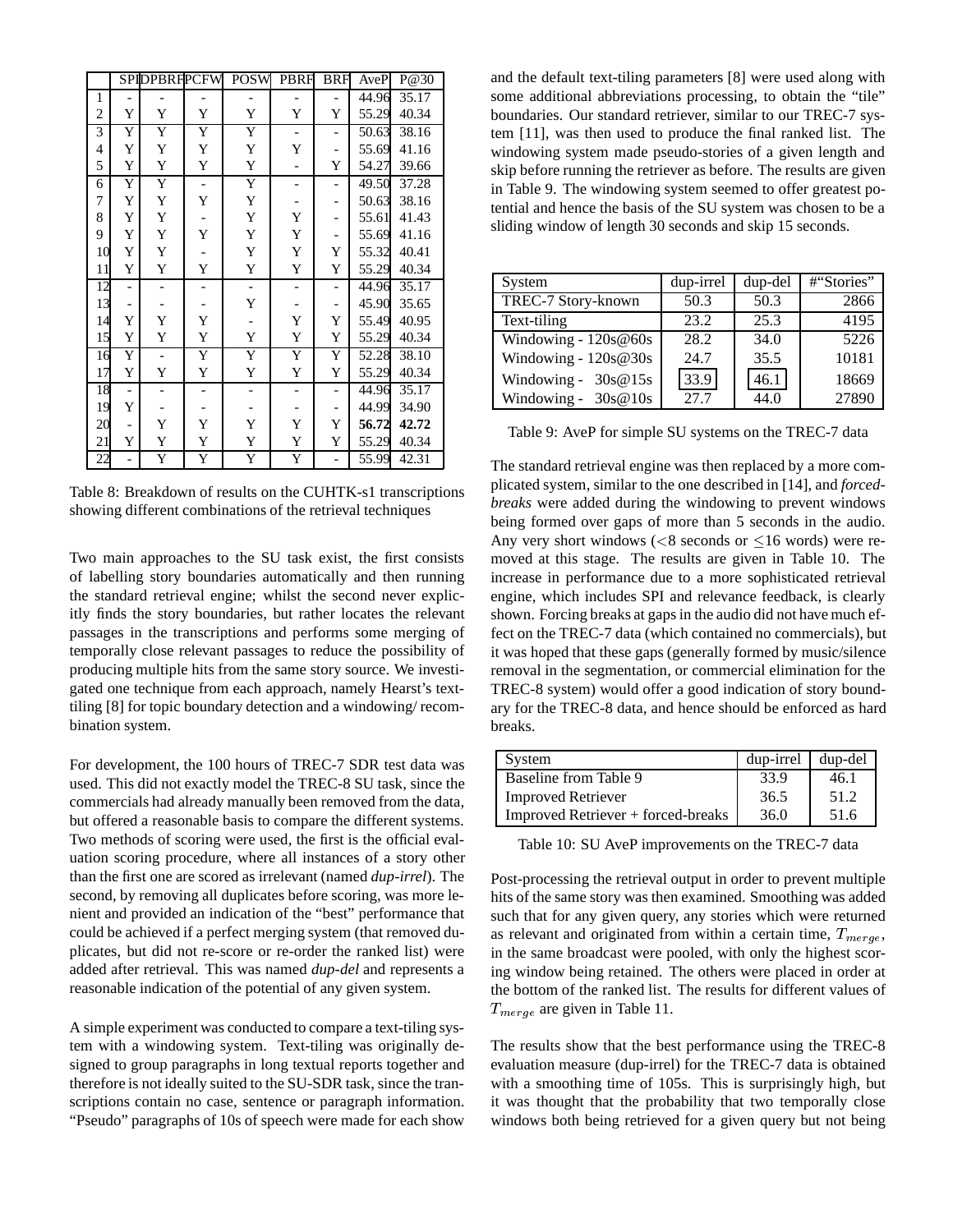| $T_{merge}$ | 0    | 15   | 30   | 45   | 60   |
|-------------|------|------|------|------|------|
| dup-irrel   | 36.0 | 45.0 | 45.6 | 46.2 | 46.9 |
| dup-del     | 51.6 | 51.6 | 51.1 | 50.7 | 50.6 |
| $T_{merge}$ | 75   | 90   | 105  | 120  |      |
| dup-irrel   | 47.5 | 47.8 | 48.1 | 48.0 |      |
| dup-del     | 50.6 | 50.3 | 50.3 | 50.0 |      |

Table 11: AveP for different merge times for post-processing on the TREC-7 data

from the same story was quite low. Since the TREC-8 collection contained more data and had a greater proportion of CNN broadcasts, which generally produce shorter stories, the parameter  $T_{merge}$  was set to the sub-optimal, but shorter 75s for the TREC-8 evaluation.

Attempts were made to modify the score from the retriever of any window which represented a merged group of windows, before re-ordering during the post-processing phase, but this proved not to be beneficial for the TREC-7 data. Finally hard breaks, as defined by a certain length gap in the audio, were also enforced in the post-processing phase, so that no merging could take place over such a break. The results are given in Table 12 for a  $T_{merge}$  of 75 seconds and 120s.

| Audio Gap        | $T_{merge} = 75s$ |         | $T_{merge} = 120s$  |       |
|------------------|-------------------|---------|---------------------|-------|
| for Boundary     | dup-irrel         | dup-del | $dup-irrel$ dup-del |       |
| 100s or $\infty$ | 47.51             | 50.62   | 48.03               | 50.03 |
| 15s              | 47.46             | 50.61   | 48.05               | 50.11 |
| 10s              | 47.49             | 50.63   | 48.08               | 50.13 |
| 5s               | 47.46             | 50.64   | 48.34               | 50.45 |

Table 12: Effect of enforcing hard boundaries in post-processing on TREC-7 data

No real benefit is shown for the TREC-7 data when the smoothing is relatively conservative, but for the case of  $T_{merge}=120$ s, when the smoothing time is greater than optimal value, the enforcement of boundaries for audio gaps of 5s does increase performance slightly. Since the problem of over-smoothing was thought to be greater for TREC-8 as the commercials had not been manually removed, the enforcement of boundaries at 5s gaps in the audio was maintained.

The final system, summarised in Figure 2, gave an AveP of 41.47 (R-prec=41.98) on our own transcriptions on the TREC-8 task. A more detailed analysis of the SU results for TREC-8 can be found in [13].

## **6. CROSS-RECOGNISER EXPERIMENTS**

Several sets of transcriptions from other participating sites were offered to allow comparisons to be made between retrieval using different recognition systems. The detailed breakdown of the word error rate of these transcriptions is given in Table 7 in section 3.1. The AveP for both the SK and SU runs, along with



Figure 2: The TREC-8 SU system

the term error rate [10] after stopping and stemming (SSTER) and word error rate (WER) is given in Table 13. The AveP for a benchmark system with no relevance feedback, document expansion or parallel collection frequency weights (BASE) is given as a comparison. <sup>3</sup>

The term error rate after document expansion (DETER) is also given in Table 13 as a comparison. To calculate this measure, pre-processing, poset mapping and then document expansion are performed on both the reference and hypothesis transcriptions before the standard term error rate is calculated.4

| Error Rate on 10hr subset |      |              | <b>Average Precision</b> |           |             |       |
|---------------------------|------|--------------|--------------------------|-----------|-------------|-------|
| <b>Recogniser WER</b>     |      | <b>SSTER</b> | <b>DETER</b>             | <b>SK</b> | <b>BASE</b> | SU    |
| cc-proc                   | 8.8  | 14.2         | 30.82                    | 54.93     | 48.54       |       |
| cc-unproc                 | 12.4 | 18.0         | 83.07                    | 52.32     | 48.93       |       |
| <b>CUHTK-s1</b>           | 20.5 | 27.8         | 45.89                    | 55.29     | 46.04       | 41.47 |
| LIMSI                     | 21.5 | 29.1         | $\overline{47.25}$       | 54.12     | 45.19       | 40.19 |
| CUHTK-p1                  | 26.6 | 36.5         | 56.13                    | 54.51     | 44.84       | 41.50 |
| NIST-B2                   | 26.7 | 35.0         | 51.56                    | 53.02     | 43.64       | 38.70 |
| NIST-B1                   | 27.5 | 36.1         | 81.12 49.63              |           | 43.25       | 38.62 |
| AT&T                      | 29.3 | 38.6         | 55.73                    | 52.75     | 43.89       |       |
| Sheffield                 | 32.0 | 44.7         | 60.66                    | 52.85     | 42.47       | 38.24 |
| CMU                       | 64.4 | 77.8         | 103.52 39.36             |           | 31.37       |       |

Table 13: AveP for SK and SU cross-recogniser evaluation conditions with corresponding transcription error rates

Figure 3 shows the relationship between stopped-stemmed term error rates (SSTER) and AveP. Whilst the benchmark (BASE) performance can be predicted reasonably well from SSTER, there is more, seemingly unpredictable, variation for the case of the complete SK system. In particular, the AveP for the NIST-B1

<sup>3</sup>The unprocessed version of the closed caption transcriptions cc-unproc is not included in all the subsequent analysis since it does not reflect the standard output format

<sup>&</sup>lt;sup>4</sup>Since there is no guarantee that the terms added to the reference transcriptions during document expansion will be "good" terms for the subsequent retrieval runs, the new "reference" transcriptions may no longer represent the ideal case, but it was hoped that this measure would allow the effects of document expansion to be seen and in particular to show up any major problems which occurred during the document expansion process.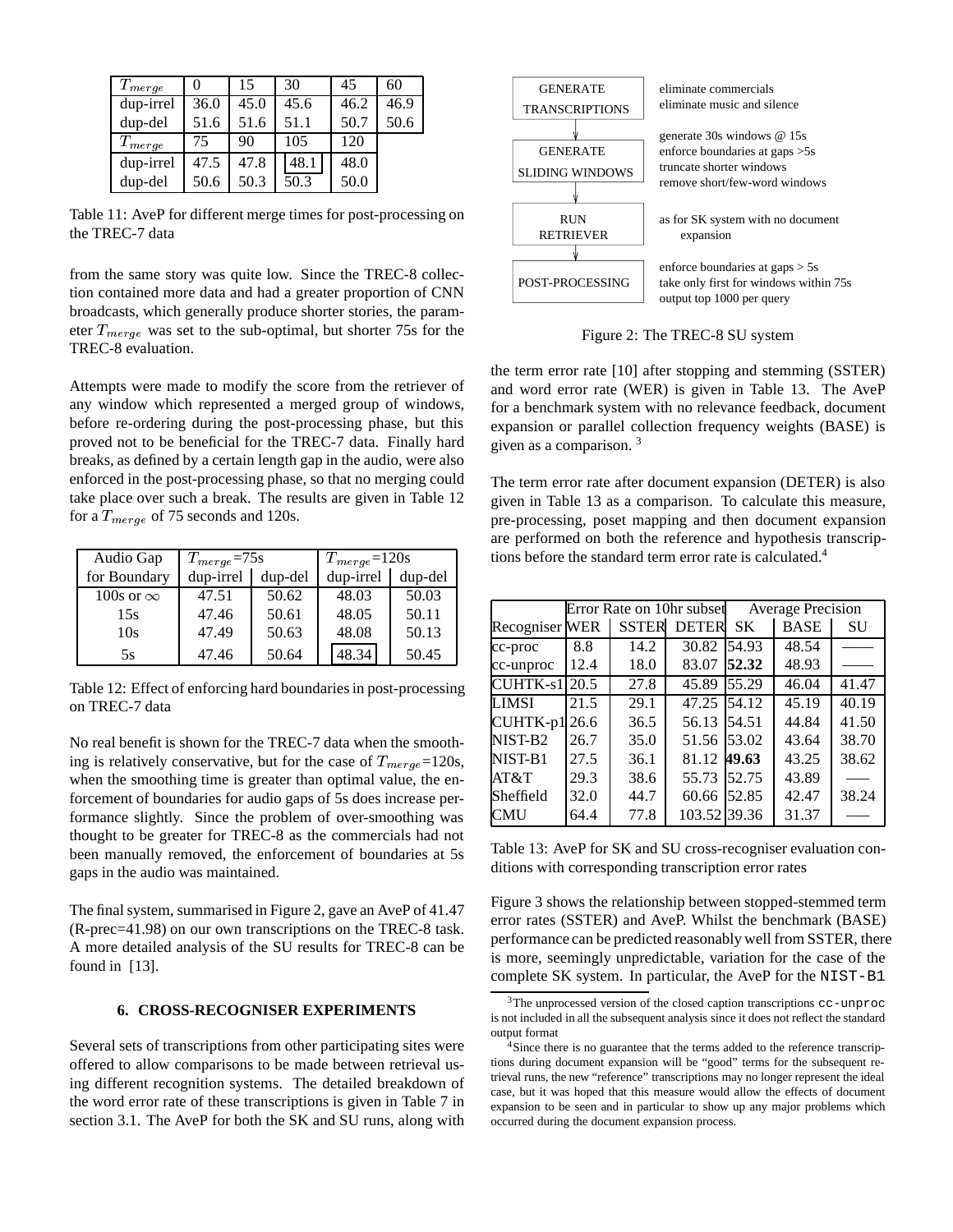

Figure 3: Relationship between AveP and SSTER

and cc-unproc runs is much worse than that predicted by the SSTER. However, the DETER for both these cases is unusually high, suggesting the problem for these runs lay in the document expansion process.<sup>5</sup>

It is interesting to note that the best-fit lines for both the complete SK system and the benchmark SK cases are almost parallel, ( gradients -0.26 and -0.27 respectively), showing that the inclusion of relevance feedback for query and document expansion and parallel collection frequency weights improves the overall AveP by around 8.5% absolute across the complete range of transcription error rates.

The SU results follow a roughly similar pattern, suggesting that generally transcriptions which work well for the SK case also work well for the SU case. It is pleasing to note that the output from the first pass of our system, CUHTK-p1, does better than might be predicted from its error rate. This is due in part to the reduction in false alarms because of the elimination of commercials in the system. This is confirmed by the results given in Table 14, which show that the AveP on CUHTK-p1 transcriptions would have fallen by 0.5% if the commercial detector had not been used, whereas the performance on LIMSIs transcriptions increases by over 0.5% when the detected commercials are filtered out during the post-processing stage (see [13] for more details).

| Run      | No Commercials | COMM-EVAL |  |
|----------|----------------|-----------|--|
|          | removed        | removed   |  |
| CUHTK-p1 | 41.00%         | 41.50%    |  |
| LIMSI    | 40.19%         | 40.75%    |  |

Table 14: Effect on AveP for the SU case when automatic commercial detection is included

#### **6.1. New TERs to Predict Performance**

Term Error Rates were introduced in [11] to model the input to the retriever more accurately than the traditional word error rate. If knowledge about the retrieval process itself is known in advance, then the TER can be modified to exploit this information to model the retrieval process more closely and therefore hopefully provide a better predictor of the performance of the final system. An example of this is using SSTER, where the stopping, mapping and stemming processes used in the first stage of indexing the transcriptions, is incorporated into the error rate calculation.

If more information is known about how the scores are generated within the retriever for a given term, then new TERs can be defined which incorporate this information. The generic TER function thus becomes:

$$
TER = \frac{\sum_w [f_w(|R(w) - H(w)|)]}{\sum_w [f_w(R(w))]}
$$

where  $f_w$  is some function which generally depends on the word  $w, R$  is the reference and  $H$  the hypothesis. This can be seen to reduce to the standard TER when  $f$  is the identity function. Some other possibilities for the function  $f_w$  which allow the collection frequency weighting (inverse document frequency),<sup>6</sup> or the combined weights formula to be included directly are:

$$
f_w(x) = x/n
$$
  
\n
$$
f_w(x) = x [log(N) - log(n_w)]
$$
  
\n
$$
f_w(x) = \frac{x [log(N) - log(n_w)] (K + 1)}{x + K[1 - b + b \text{ null}]}
$$
 (1)

where  $N$ ,  $K$ ,  $b$ ,  $n$  and ndl have the same meaning as in section 4.1.3. It is also possible to include the frequency of each term in the *query* as a scale factor within  $f_w$  if the queries are known, but this makes the score query-dependent, which may be undesirable, and care must be taken in defining the query terms if relevance feedback is used for query expansion.

The TERs using (1), including stopping, stemming, mapping, posets, document expansion and parallel collection frequency weights within the combined weighting formula are given in Table 15. Unfortunately these numbers do not appear to offer a better predictor for our AveP results. This may be because the words added to the "reference" during document expansion may not be the best in terms of retrieval performance, or that only the query terms themselves should be taken into account, or simply the overall performance on the entire 500 hour collection cannot be predicted well using the scored 10 hour subset.

| Rec.  | I HTK                 |              | $cc$ -proc $HTK-p1$ | LIMSI   | NIST-B <sub>2</sub> |
|-------|-----------------------|--------------|---------------------|---------|---------------------|
|       | Error   55.51   37.93 |              | 67.86               | 57.20   | 62.46               |
| Rec.  |                       | Sheff $AT&T$ | cc-unproc           | NIST-B1 | <b>CMU</b>          |
| Error | 72.80                 | 66.79        | 104.75              | 91.90   | 121.68              |

Table 15: Term error rate modelling stopping, stemming, mapping, posets, document expansion and PCFW with combined weighting on the scored 10 hour subset

<sup>&</sup>lt;sup>5</sup>It was found that a disk filling up during the document expansion process for NIST-B1 was responsible for the relatively poor performance for this case. When rectified, the AveP for NIST-B1 was 52.81

<sup>&</sup>lt;sup>6</sup>Another method of modifying the TER to model retrieval weighting more closely can be found in [20]